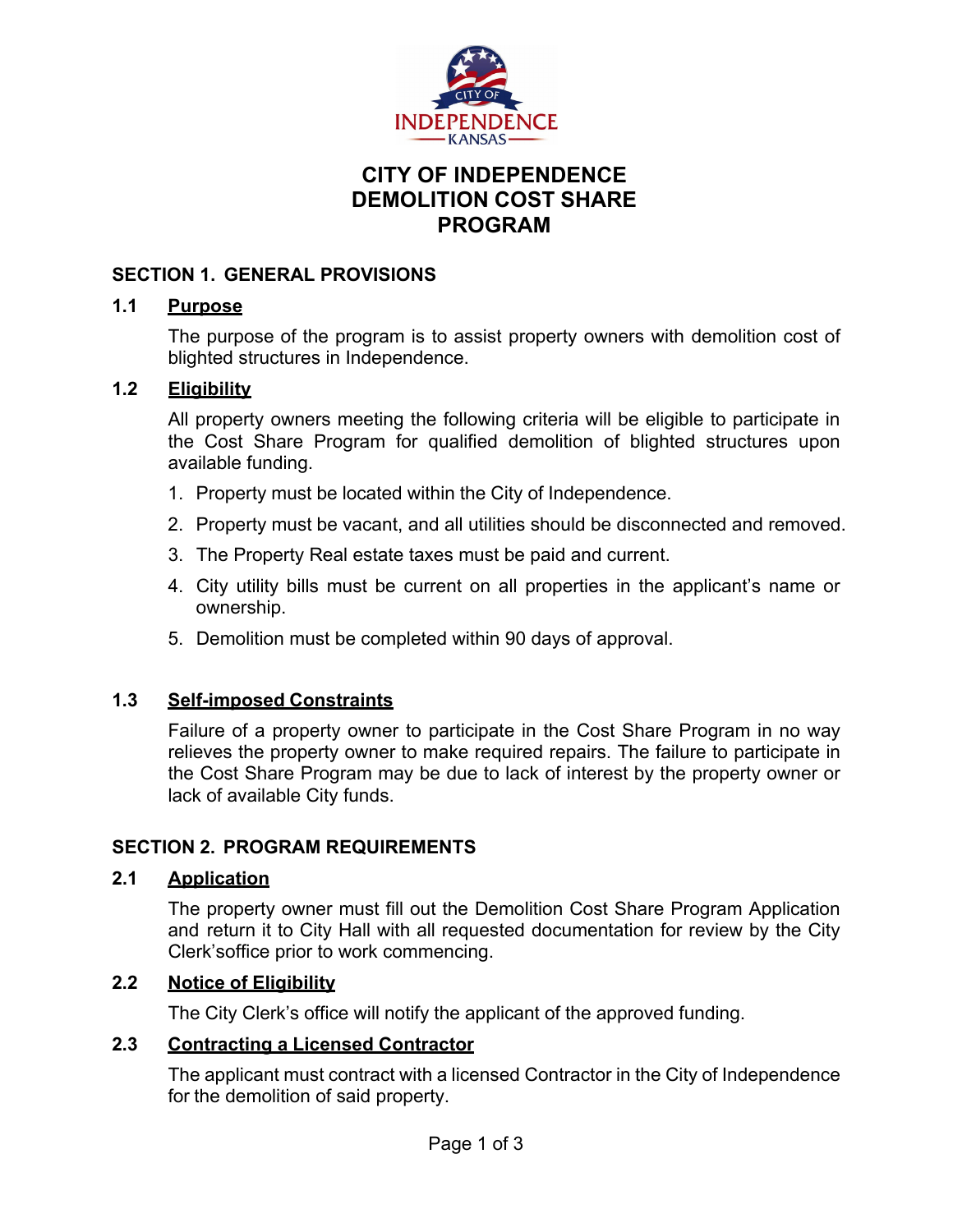## **2.4 Permits**

A Demolition permit or inspection report sheet will be issued by the City Building Department. Any fees for issuance of such permit will be waived.

### **2.5 Inspections**

During demolition of any property, the City Building Inspector must complete an inspection. Multiple inspections may be required. The City Building Inspector must sign off on a completed inspection, attesting that satisfactory work was performed. If such inspection is not completed, the City will not reimburse the cost until corrective action is taken.

### **2.6 Request for Reimbursement**

After the acceptance of the work, the applicant must submit a signed statement and receipts for the labor and material cost of the qualified demolition. A payment will then be issued in the amount of the City's share naming the property owner as payee if proof of payment is provided. If no proof of payment is provided, the City will issue a check to the licensed Contractor. Requests for reimbursement must be submitted within 90 days of the application approval date.

## **SECTION 3. PAYMENT LIMITS**

## **3.1 General**

Property owners qualifying as low-income will be eligible for 100% reimbursement of the applicant's cash expenditure for labor and materials related to demolition, up to \$6,000 per property in a 12-month period. Property owners that do not meet the low-income requirements will be eligible for 50% reimbursement of the applicant's cash expenditure for labor and materials related to demolition, up to \$3,000 per property in 12-month period.

#### **3.2 Qualified Low-Income Requirements**

To qualify as a low-income, the applicant must show proof that they meet one of the following criteria:

- 1. Applicant qualifies as low-Income using the thresholds set by the U.S. Department of HUD for the state of Kansas in Montgomery County.
- 2. Applicant's immediate family participates in the free lunch program in area schools.
- 3. Applicant qualified in the previous tax year for IRS tax programs which identify low income, such as the Earned Income Tax Credit.
- 4. Applicant qualifies for other recognized State or Federal programs which identifies the applicant as meeting low-income criteria.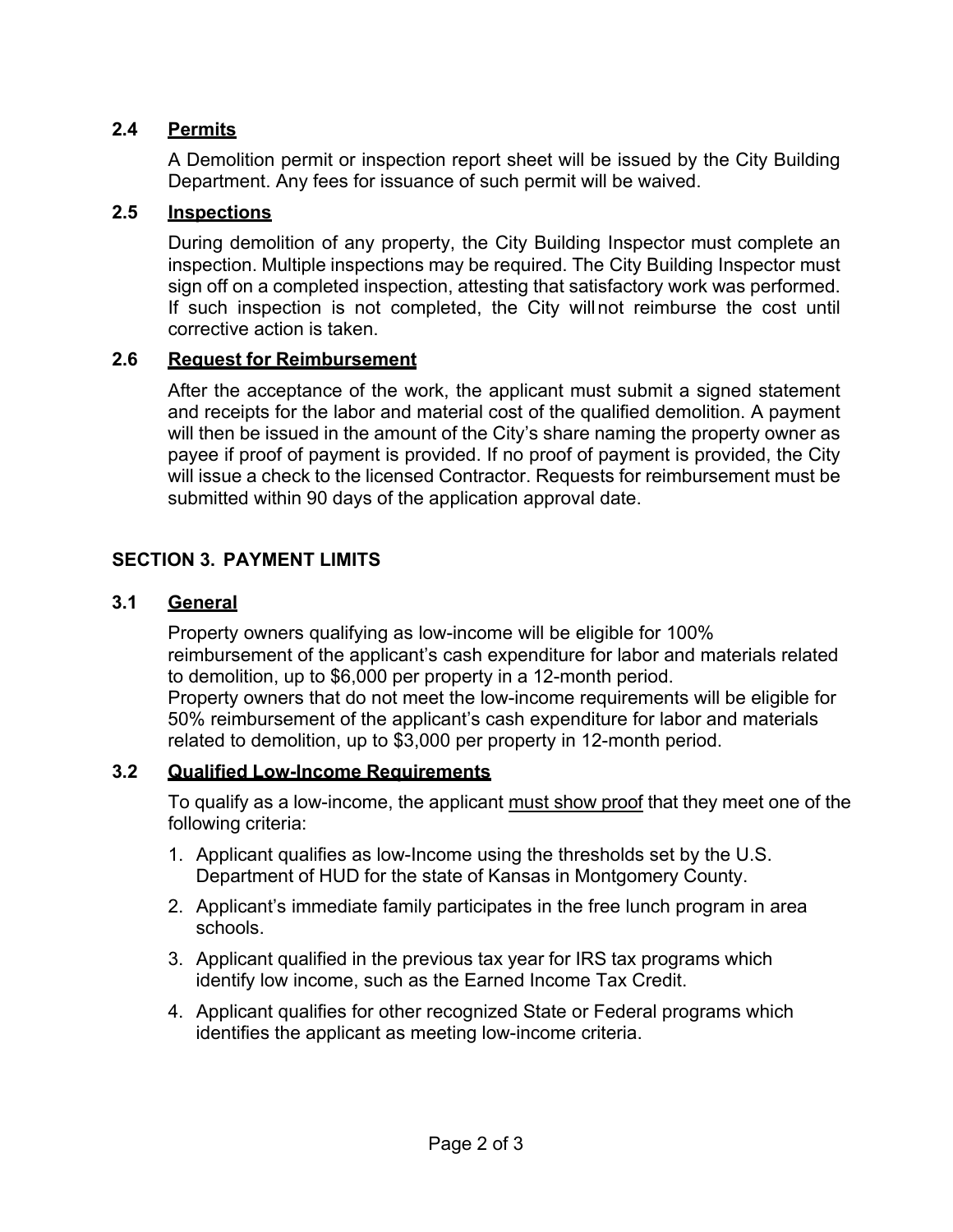## **APPLICATION FOR PARTICIPATION IN DEMOLITION COST SHARE PROGRAM**

### **This application must be completed by the property owner and returned to: City Hall, 811 W. Laurel Street, prior to work commencing.**

| 1. | Address of property:       |                                                                                                   |             |     |
|----|----------------------------|---------------------------------------------------------------------------------------------------|-------------|-----|
|    |                            | Independence, Kansas 67301                                                                        |             |     |
| 2. |                            | Name on record with the City Water Department for above property:                                 |             |     |
| 3. | Property owner's name:     | Phone: _____________                                                                              |             |     |
| 4. | Address of property owner: |                                                                                                   |             |     |
| 5. |                            | Do you meet any of the following criteria? If so, please provide supporting documentation.        |             |     |
| 5a |                            | Immediate family participates in the free lunch program in area schools.                          | IYES        | NO  |
| 5b | Income Tax Credit.         | Qualified in previous tax year for IRS tax programs which identify low-income, such as the Earned | <b>IYES</b> | NO. |
| 5c |                            | Qualifies for other recognized State or Federal programs which identify low-income criteria.      | YES         | NO  |

If you do not meet any of the criteria in (5) above, but believe you qualify as low-income, please fill out page 2 of this *application.*

I attest that all information provided is complete, accurate, and true.

Signature of Applicant Date

Signature of Spouse Date